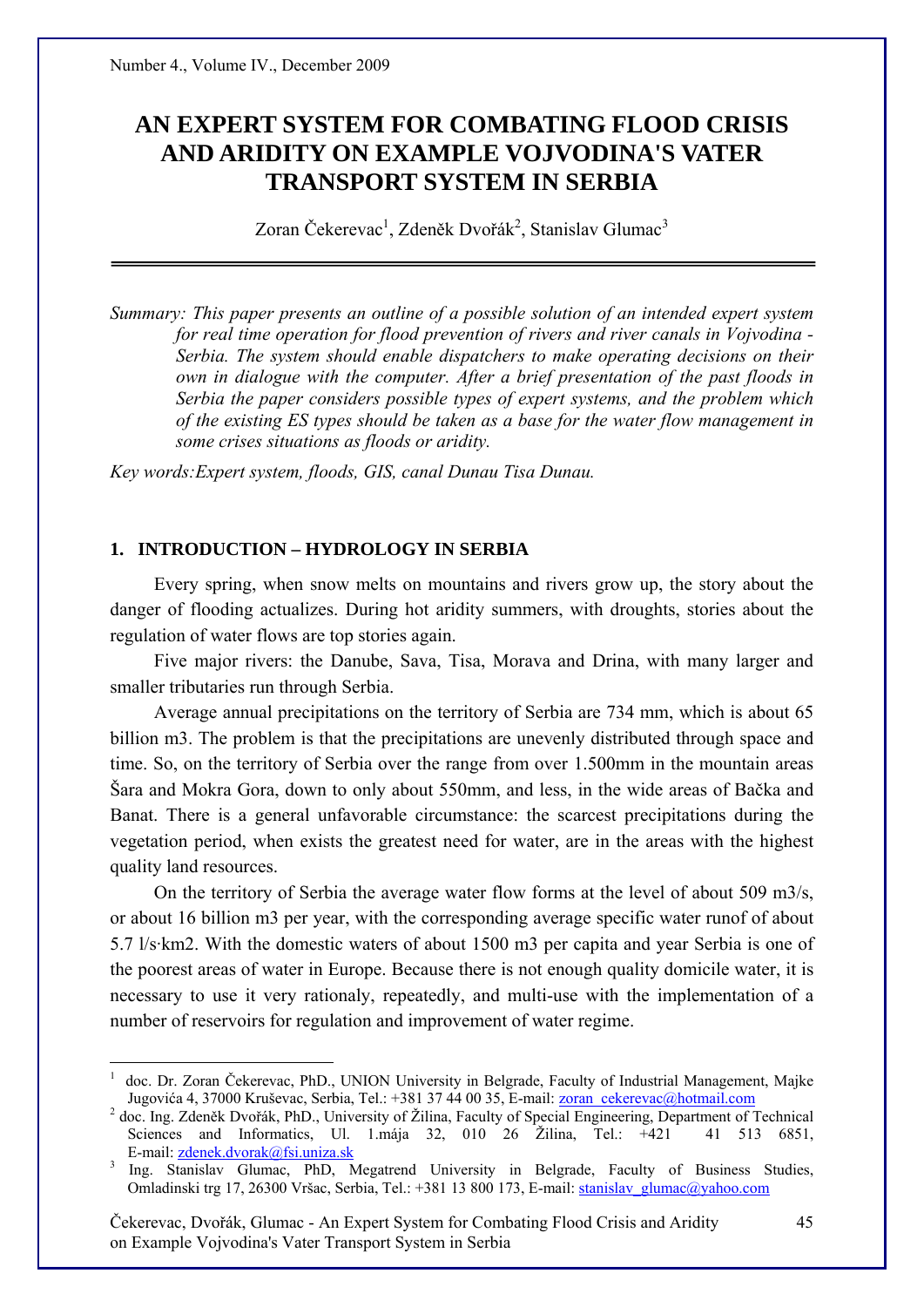The average flow of transit waters of international rivers is about 5163 m3/s, or 162 billion m3/year, which includes waters in unfavorable regimes when the flows are down below 1500 m3/s. Especialy, low water levels of the Serbian main rivers are unfavorable (Drina near Zvornik less than 50 m3/s, Tisa near Bečej  $\approx$  120 m3/s, etc.)

## **2. FLOODS AND DROUGHTS**

Each river has its own specifics that affect that independently or together with other rivers flood surrounding terrain. In Serbia floods are almost a regular phenomenon due to the nature, but partly due to relative water flow irregularities.

Most recent memories are connected with years 2005 and 2006, when there have been massive floods and when many settlements were destroyed. In the year 2005, due to melting snow in the Carpathians in Romania, 365 houses were flooded in Jaša Tomić village. The village is mostly reconstructed, but still suffered the consequences, and every growth of river Tamiš brings unrest among the locals.

In April 2006, those day's priority problems were large floods. The flooding was caused by heavy snowfall in West Europe, late in the season, and snow melting intensified by heavy spring rains that arrived. Between the 14th and the 16th of April, the water level in rivers reached the highest point in 100 years. After the rivers reached their maximum, the underground waters were a far greater danger. A total of more then 30 municipalities had been affected throughout North and Central/Eastern parts of Serbia<sup>[1]</sup>. The Serbian government declared a state of emergency in nine municipalities, including Belgrade, for fighting the flooding. The state of emergency and defense measures against floods remained in force even during the May. It was necessary more than six weeks the water level was dropped.





Fig. 1 - Boulevard near the Belgrade Fair 4 Fig. 2 - Danube – Details from the quay in Zemun April 22nd, 2006

Consequences of those floods are still immeasurable. Some analyses showed that:

• More than 240,000 hectares of land in northern Serbia were flooded, or threatened by underground waters and landslides. Out of the 240,000 hectares, more than 122,000

 $\overline{a}$ 

Čekerevac, Dvořák, Glumac - An Expert System for Combating Flood Crisis and Aridity on Example Vojvodina's Vater Transport System in Serbia

 $4 \frac{\text{www.durmitoreg.com}}{9^{th}}$ , April 9<sup>th</sup>, 2006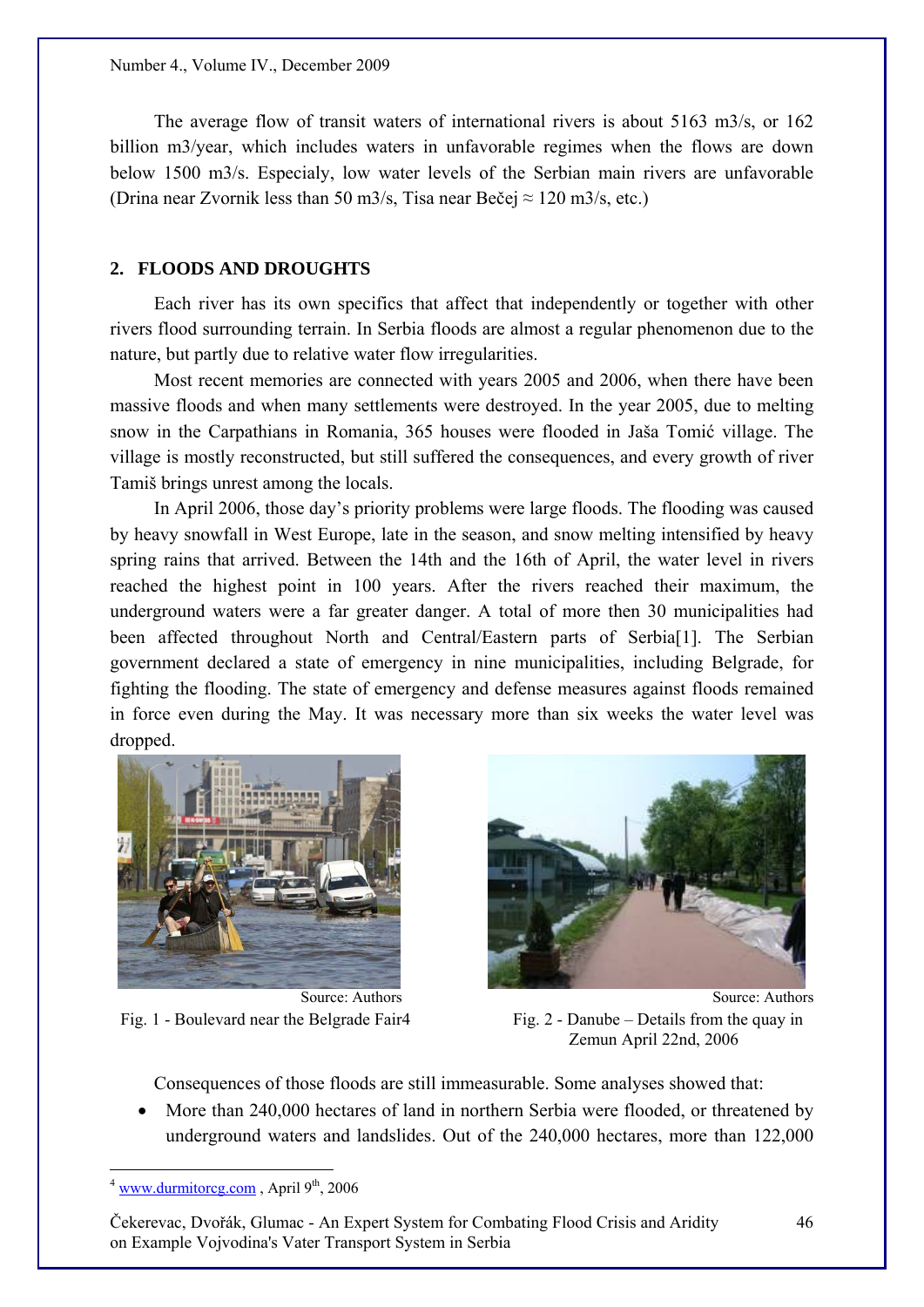hectares are flooded, more than 112,000 hectares were threatened by underground waters and landslides threatened more than 5,500 hectares of arable land.

- According to the reports, the most threatened areas were the district of southern Bačka with more than 50,000 hectares and central Banat with 42,000 hectares under water.
- The 35 million EUR, allocated from the budget to compensate damage from floods, had been spent urgently in April and the real damage was much more over this sum.

Due to frequent lack of summer rains there are frequent newspaper headlines such as:

- Due to droughts fruit yield even 20% less5
- The yield of corn not near the expected 6
- Drought reduced the yield of wheat for 40 million euro7
- Sunflower harvest in the thick of it, yield is less for 20 percent8

Although in the majority of comments, number 20 became a synonym for the reduction of production, it is more than obvious that regulation of water flows is needed.

# **3. DANUBE-TISA-DANUBE CANAL (DTD)**

The curiosity is that Serbia has a canal system in Vojvodina for irrigation and for protection of floods. Before the canal as we know these days, control of surface water has started soon after departure of the Turks from the region. The Austro-Hungarian experts started with the building of the first canal in the period from 1794 to the year 1802.



Source: [2]

Fig. 3 - Watershed in Vojvodina

 $\overline{a}$ 

Čekerevac, Dvořák, Glumac - An Expert System for Combating Flood Crisis and Aridity on Example Vojvodina's Vater Transport System in Serbia

<sup>5</sup> 03.Okt.2008 god., Izvor: Poslovni magazin

<sup>6</sup> Ekonomist magazin, Broj 432, 01. septembar 2008.

<sup>7</sup> BS Poslovni magazin, May 6<sup>th</sup>, 2007.

 <sup>27.</sup>Avg.2008 god., Izvor: Radio Televizija Vojvodine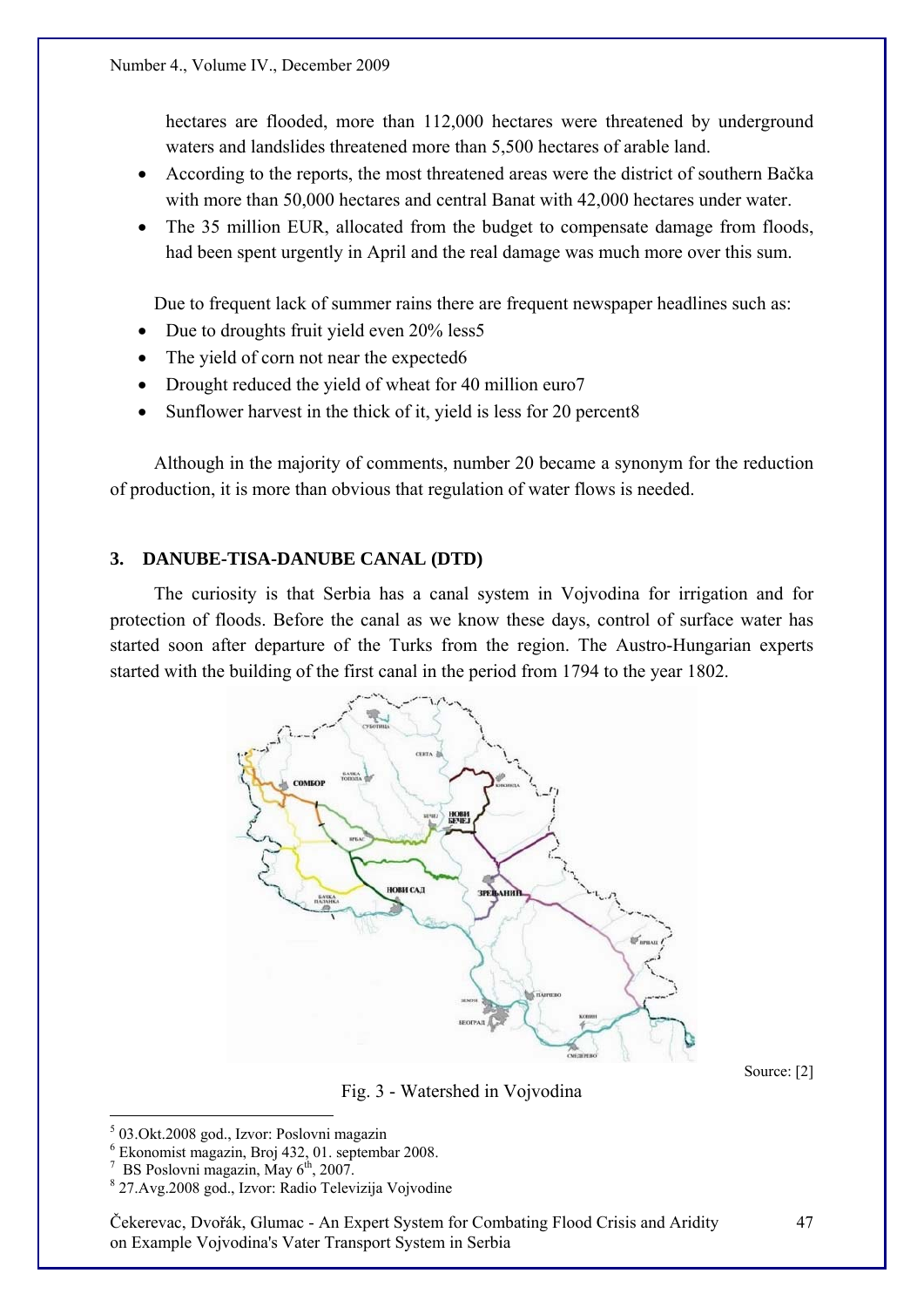Danube-Tisa-Danube Canal (DTD)9 is a unique hydro-engineering system for flood control and hydro technical, amelioration forestry, water supply, waste water evacuation, navigation, tourism, fishing, hunting. It covers the northern part of Serbia - the territory of Vojvodina (Bačka and Banat regions), with the total area of about 12,700 km².

The total length of the main canals is 929 km, including new and old canals and streams which were completely or partially reconstructed and thus included in the new system. In the basic canal network there are 51 structures - 24 gates, 16 locks, 5 safety gates, 6 pumping stations, and 180 bridges. There are 14 goods ports on the canals. On the new canals of the water system the Danube-the Tisa-the Danube, reconstructed and new built from the year 1958 to the year 1976, there were built: 84 bridges - 62 carriageway, 19 railway and 3 pedestrian ones. One of the most important structures within this water system is the dam on the river Tisa near Novi Bečej which regulates the water regime in the basic canal network in Banat, for irrigation of about 3,000 km².

The system gives possibility for drainage of 700,000ha and irrigation of 50,000ha.

# **4. MODELLING**

For creating an expert system for Vojvodina's hydrology system, bearing in mind different situations in water flow of main rivers and canals, it is necessary to prepare a hydrology model of water flows, geographic terrain model with possible flood fields and finally chose an appropriate design of expert system.

#### **5. HYDROLOGY MODEL**

For taking into account external influences and input data for expert system it is necessary to prepare a hydrology model of the whole watershed. There are a lot of components that should be analyzed in different control sections of the basin.



Source: Authors

Fig. 4 - Sheme of water balance for rivers and canals

 $\overline{a}$ 

<sup>9</sup> http://sr.wikipedia.org/wiki/Канал\_Дунав-Тиса-Дунав

Čekerevac, Dvořák, Glumac - An Expert System for Combating Flood Crisis and Aridity on Example Vojvodina's Vater Transport System in Serbia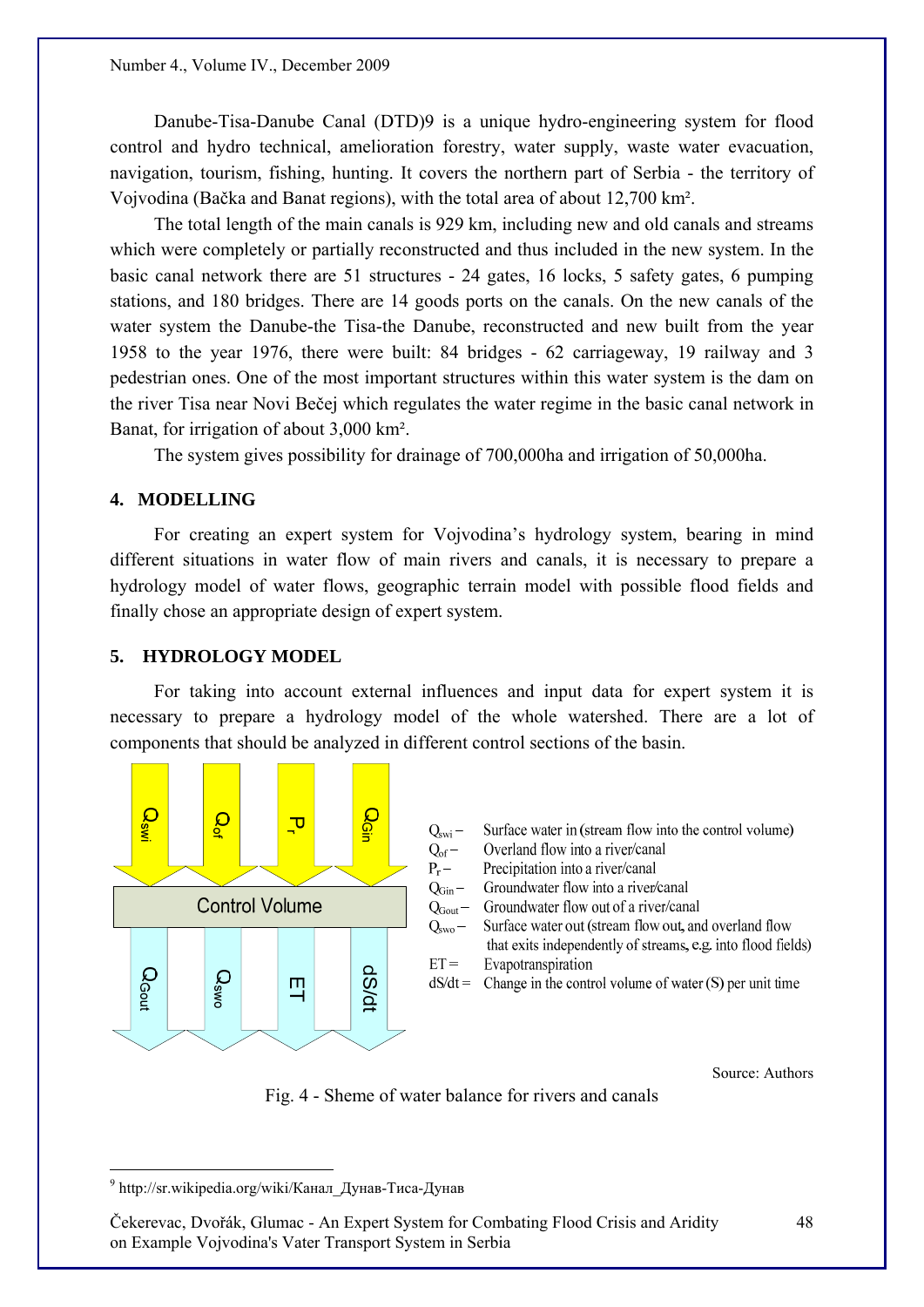Number 4., Volume IV., December 2009

In the Figure 4 it is easy to define the equation of water balance for rivers and canals of the basin:

$$
\frac{dS}{dt} = Flux_{in} - Flux_{out} = Q_{swi} + Q_{of} + P_r + Q_{Gin} - (Q_{swo} + Q_{Gout} + ET)
$$
(1)

On the same way it is possible to form such equation for lakes and flood fields. In praxis, changes in surface water flows and lake's volumes are dominant so the other components could be ignored. The volume change could be defined approximately as:

$$
\Delta V = Q_{swi} - Q_{swo} \tag{2}
$$

#### **6. GEOGRAPHIC INFORMATION SYSTEM**

A geographic information system (GIS) captures, stores, analyzes, manages, and presents data that is linked to location. The year 1962 saw the development of the world's first true operational GIS in Ottawa, Ontario, Canada. By the end of the 20th century, the rapid growth in various systems had been consolidated and standardized on relatively few platforms and users were beginning to export the concept of viewing GIS data over the Internet, requiring data format and transfer standards. More recently, there are a growing number of free, open source GIS packages which run on a range of operating systems and can be customized to perform specific tasks.10

Whether for man-made emergencies such as oil spills, chemical releases, epidemics, riots, acts of war or acts of terrorism, or for natural disasters such as floods, fires, earthquakes, hurricanes or tornados, GIS has proven crucial in preparedness, mitigation, detection, response and recovery.

In China, emergency response systems are being developed to combine GIS and expert systems for real-time monitoring and detection at chemical facilities.

As a direct result of the 1986 Chernobyl nuclear reactor disaster, the United Kingdom has adopted a GIS-based national radiation monitoring and nuclear emergency response system.

Douglas County Emergency Management Agency in Kansas uses digital elevation maps, orthophotos and hydrography data, with information from a disaster/emergency database, a facilities database and a resource database in a GIS-based decision support system for flood impact assessment.

Following the 1997 Spring Creek flood in Ft. Collins, Colorado, the city's GIS teams saved FEMA assessment surveyors valuable time by combining information from 30 different map layers and printing out hundreds of maps within 24 hours of the disaster.11

 $\overline{a}$ 

<sup>10</sup> http://en.wikipedia.org/wiki/GIS

<sup>&</sup>lt;sup>11</sup> http://www.edc.uri.edu/nrs/classes/NRS409/509\_2002/Donahue.pdf

Čekerevac, Dvořák, Glumac - An Expert System for Combating Flood Crisis and Aridity on Example Vojvodina's Vater Transport System in Serbia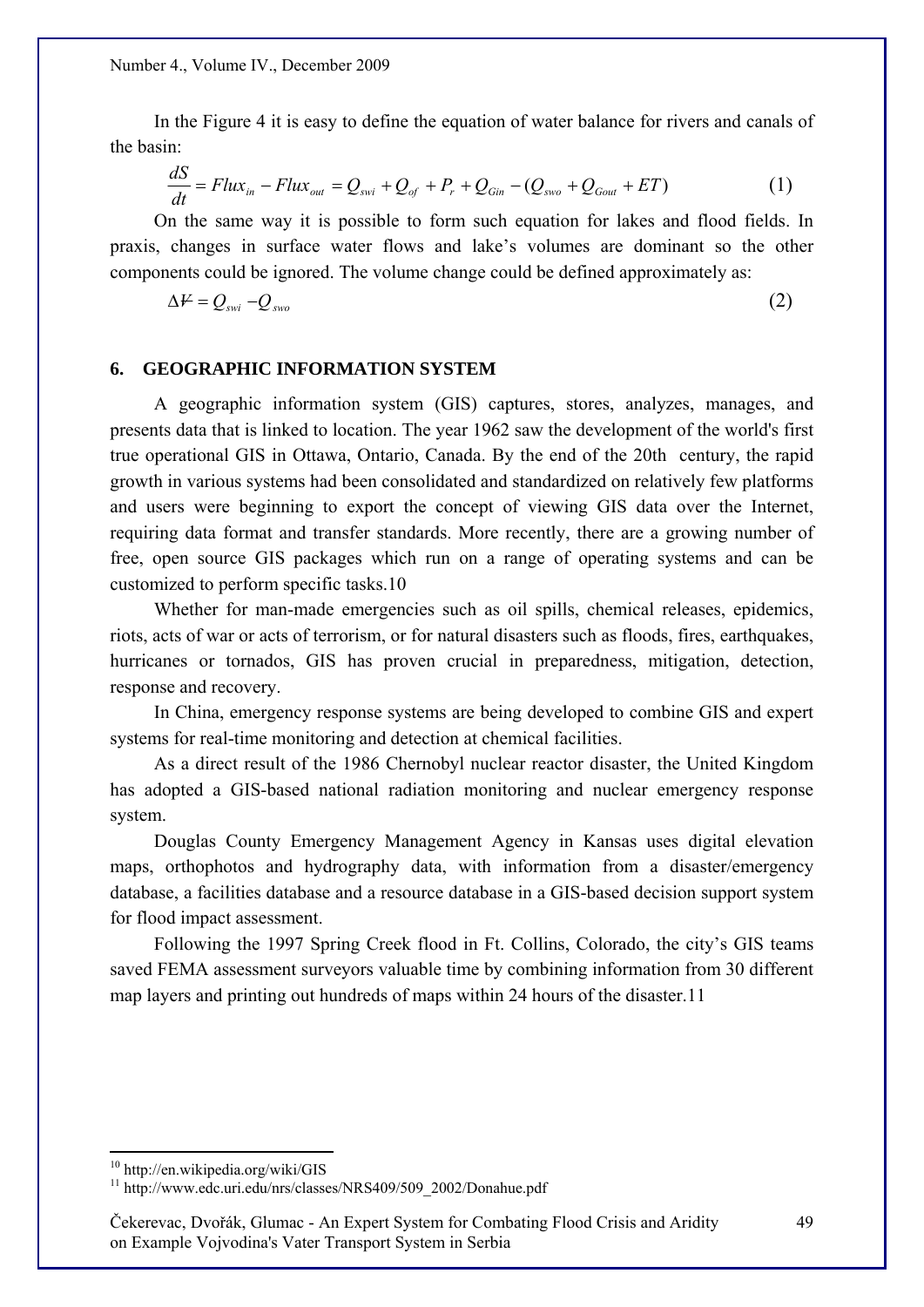



Fig. 5 - Map of flood protection of villages and 2016ha of agricultural areas along the river Karaš

USAID program for Planning and Action in Crisis Situations provides assistance to municipalities in Serbia in order to make them more efficient in handling crisis situations, helping them develop a system for planning and responding to crisis situations. In April 2008, seven municipalities in Vojvodina signed a cooperation agreement with this institution. Currently 41 municipalities in Serbia are taking part in this program, and it is planned that by the 2011, 70 municipalities will be involved in the program. For this purpose, bigger investments are planned, and the USAID has given 45 million dollars for support to the efforts of the municipalities to improve the prevention of crisis situations and response to them. [6]

No longer is the question of whether or not GIS can be used in emergency management relevant. GIS is here and its value has been proven. Although great strides have and continue to been taken, the fullest potential of integrating GPS with other technologies has yet to be reached. The GIS becomes the user interface for environmental modeling and GIS data becomes model data. Thus environmental planning can be performed in a highly efficient manner.

# **7. EXPERT SYSTEM**

Today's information systems could be either of operational or management decision supporting type.

Operational information systems are predominantly data sources for higher classes of information systems used in management.

Higher class information systems for management use could be:

- Management Information Systems (MIS)
- Decision Support System (DSS) or
- Expert Systems (ES).

Managerial information systems serve management by supplying it with useful, partly aggregated and categorized information. Such information is got from inside of the system, rarely from the organization surroundings. So, such information system is not favorable for the purpose of the water flow managing.

Decision support systems are more flexible, and ready for giving support in less structured problem. Decision maker has full control over the process and DSS. That means that decision maker must be a highly qualified person, and that the measures will depend on

Čekerevac, Dvořák, Glumac - An Expert System for Combating Flood Crisis and Aridity on Example Vojvodina's Vater Transport System in Serbia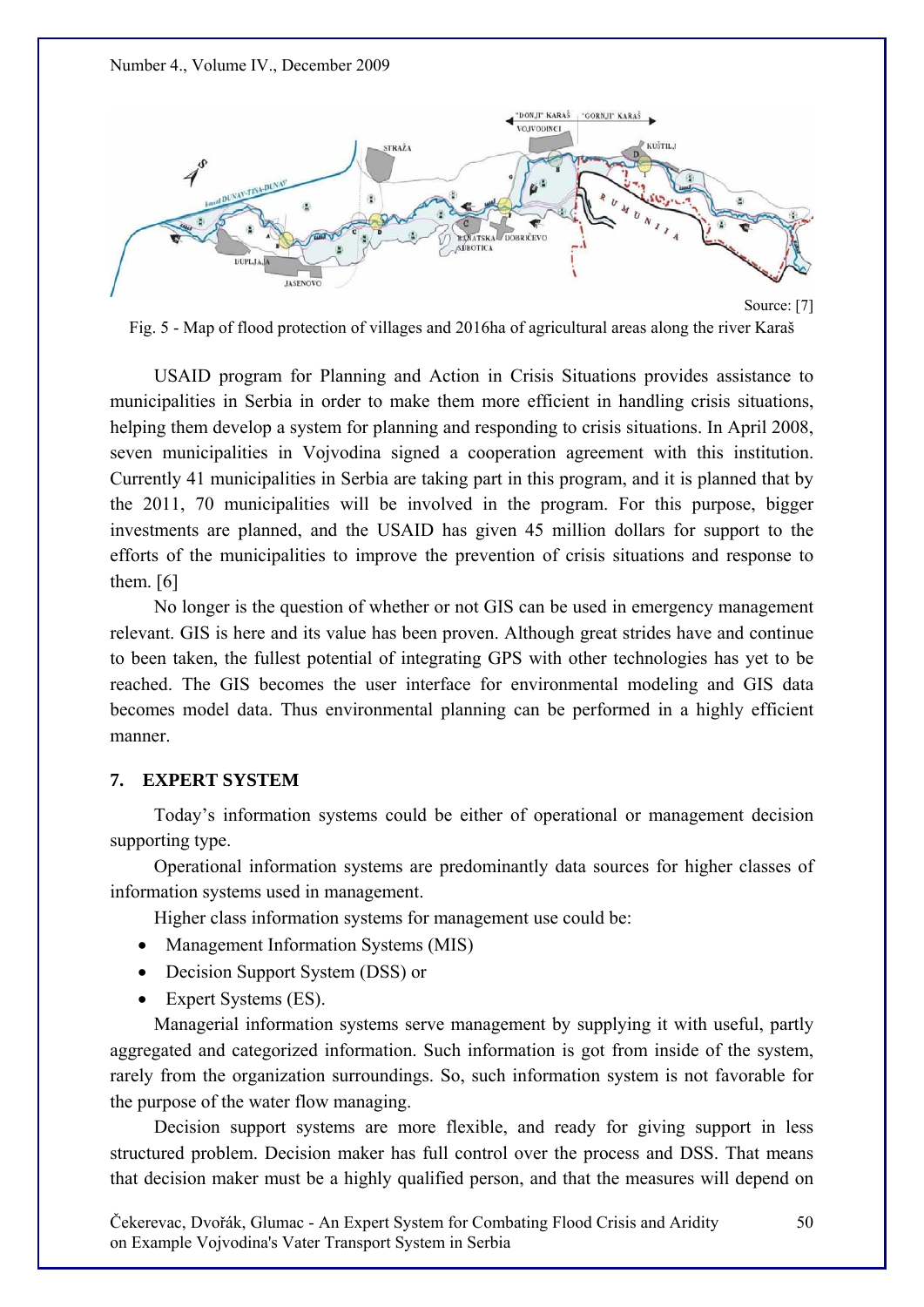the decision maker. Because of the much stressed situations during the flood crises and a very high responsibility, that could be a problem.

Compare with DSS, expert systems could provide better potentials for flood crises solving. They are more complex, but they need no full time presents of experts during the crises situation. The expert system knowledge base could be rich enough to solve almost all flood crises situations.

There are a lot of different approaches in choosing of appropriate type of expert system. Without deeper analyze, in this paper, for flood protection it could be suggested use of frame based ES instead of knowledge based or rules based ES. Frames are structures that allow well structured and concise knowledge representing. Frame slots can be used for representing of specific attributes, actions or procedure.



Source: Authors

Fig. 5 - Schema of the expert system structure

Grouping by location is quite normal because there are no many places for influencing on water flow in canals and rivers. Groups of data and actions could be modeled efficiently by zones, separately, and then connected with suitable model interfaces. Some additional benefits could be achieved by using of class-frames.

Figure 5 shows the organizational structure of the expert system created for control of water flows aiming to prevent floods and droughts. The main idea is that GIS and measurement stations give inputs for mathematical model made for calculating water flows in different sections of watershed. General conditions and limitations, as well as opening definitions and water flow definitions in different situations could provide other necessary